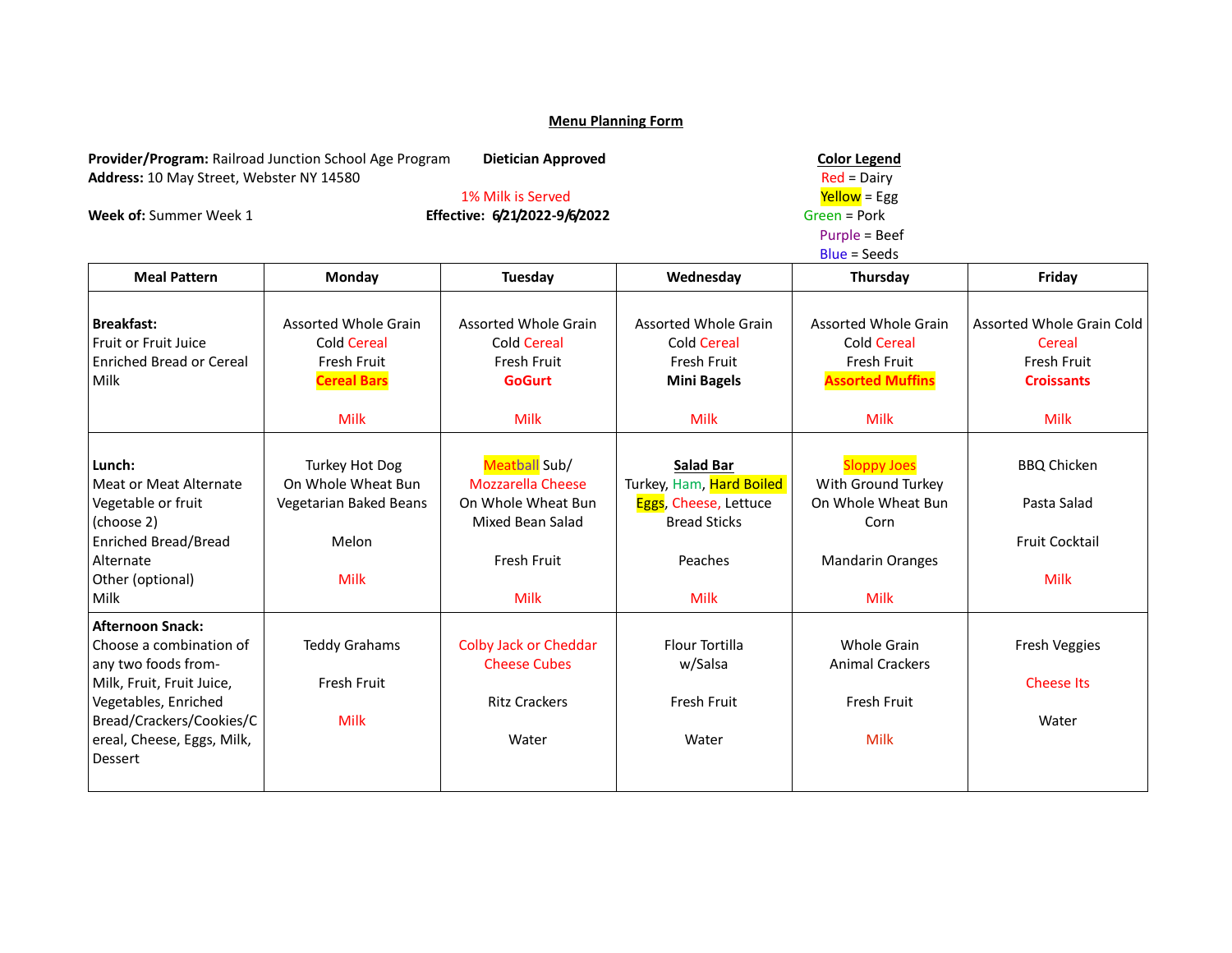**Provider/Program:** Railroad Junction School Age Program **Dietician Approved** Color Color Legend Color Legend Address: 10 May Street, Webster NY 14580 Address: 10 May Street, Webster NY 14580<br>1% Milk is Served **Red = Dairy** Red = Dairy<br><mark>Yellow</mark> = Eggs

**Week of:** Summer Week 2 **Effective: 6/21/2022-9/6/2022** Green = Pork Green = Pork Creen = Pork Purple = Beef

Purple = Beef

1% Milk is Served Yellow = Eggs

|                                                                                                                                                                                                     | <b>Blue = Seeds</b>                                                                                                                   |                                                                                                        |                                                                                                         |                                                                                                                                                    |                                                                                                     |  |
|-----------------------------------------------------------------------------------------------------------------------------------------------------------------------------------------------------|---------------------------------------------------------------------------------------------------------------------------------------|--------------------------------------------------------------------------------------------------------|---------------------------------------------------------------------------------------------------------|----------------------------------------------------------------------------------------------------------------------------------------------------|-----------------------------------------------------------------------------------------------------|--|
| <b>Meal Pattern</b>                                                                                                                                                                                 | Monday                                                                                                                                | <b>Tuesday</b>                                                                                         | Wednesday                                                                                               | Thursday                                                                                                                                           | Friday                                                                                              |  |
| <b>Breakfast:</b><br><b>Fruit or Fruit Juice</b><br><b>Enriched Bread or Cereal</b><br>Milk                                                                                                         | <b>Assorted Whole Grain</b><br><b>Cold Cereal</b><br>Fresh Fruit<br><b>Hard Boiled Eggs</b><br>Milk                                   | <b>Assorted Whole Grain</b><br><b>Cold Cereal</b><br>Fresh Fruit<br><b>Raisin Bread</b><br><b>Milk</b> | <b>Assorted Whole Grain</b><br><b>Cold Cereal</b><br>Fresh Fruit<br><b>Yogurt &amp; Granola</b><br>Milk | <b>Assorted Whole Grain</b><br><b>Cold Cereal</b><br>Fresh Fruit<br><b>Buttermilk Biscuits</b><br>Milk                                             | <b>Assorted Whole Grain</b><br><b>Cold Cereal</b><br>Fresh Fruit<br><b>Pop Tarts</b><br><b>Milk</b> |  |
| Lunch:<br><b>Meat or Meat Alternate</b><br>Vegetable or fruit<br>(choose 2)<br>Enriched Bread/Bread<br>Alternate<br>Other (optional)<br>Milk                                                        | <b>Tacos</b><br>Hard or Soft Shells<br>Ground Turkey, Cheese,<br>Tomato, Lettuce, Olives,<br>Salsa, Sour Cream<br>Fresh Fruit<br>Milk | Cheese/Pepperoni Pizza<br><b>Baby Carrots</b><br>Grapes<br>Milk                                        | <b>Baked Ziti</b><br>W/Mozzarella Cheese<br><b>Tossed Salad</b><br>Pears<br><b>Milk</b>                 | <b>Chicken Wrap</b><br>Diced Chicken, Cheese,<br>Lettuce<br>Buffalo/Ranch/Italian/<br>Caesar<br><b>Celery Sticks</b><br>Fresh Fruit<br><b>Milk</b> | <b>Macaroni &amp; Cheese</b><br>Peas<br><b>Fruit Cocktail</b><br>Milk                               |  |
| <b>Afternoon Snack:</b><br>Choose a combination of<br>any two foods from-<br>Milk, Fruit, Fruit Juice,<br>Vegetables, Enriched<br>Bread/Crackers/Cookies/C<br>ereal, Cheese, Eggs, Milk,<br>Dessert | Whole Wheat Mini Bagels<br>Cream Cheese or Sun<br><b>Butter</b><br>Water                                                              | <b>Cheddar Cheese Goldfish</b><br>Vegetables<br>Water                                                  | <b>Goldfish Grahams</b><br><b>Bananas</b><br>Water                                                      | <b>String Cheese</b><br><b>Cucumber Slices</b><br>Water                                                                                            | Chex Mix<br>Fresh Fruit<br>Water                                                                    |  |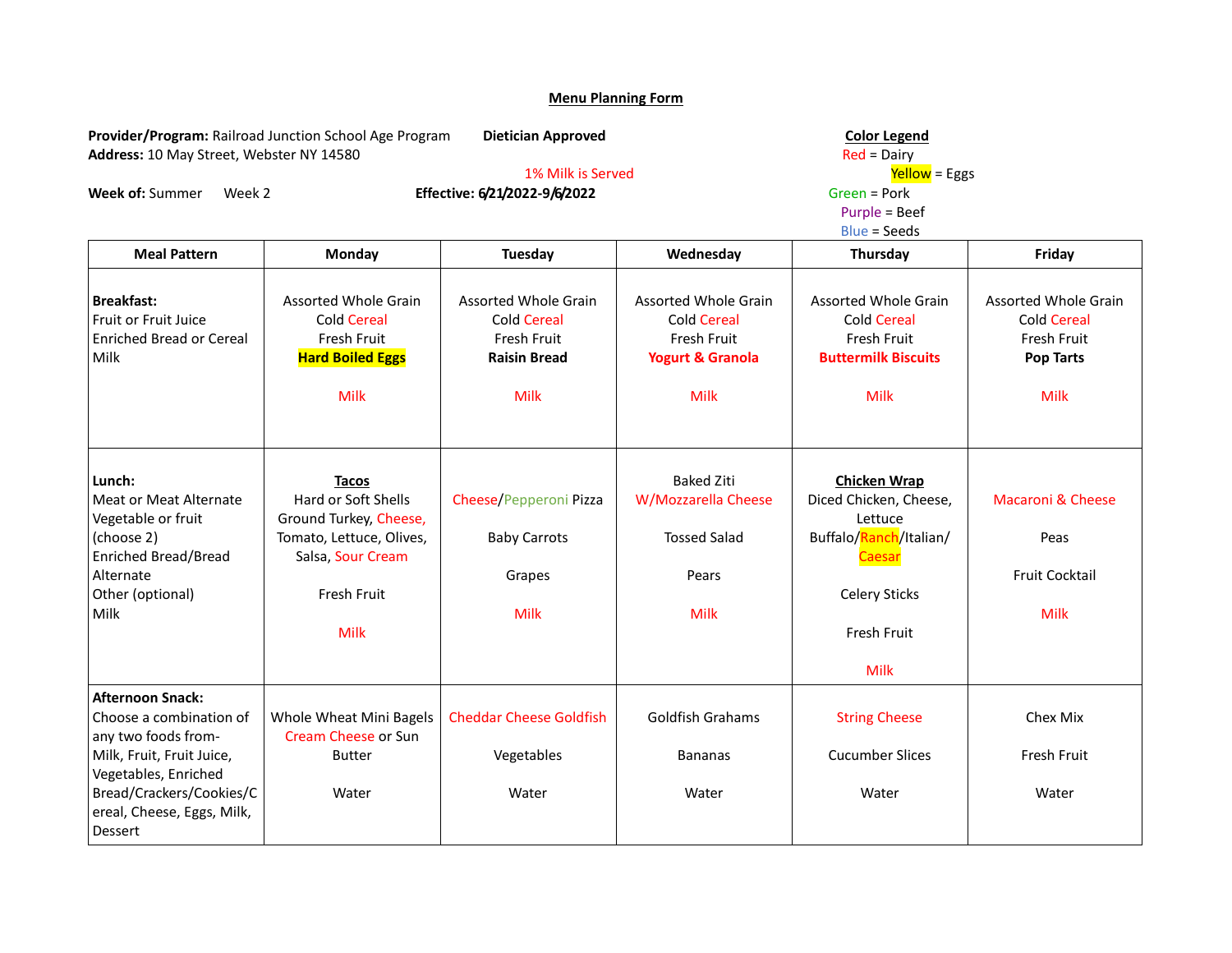**Provider/Program:** Railroad Junction School Age Program **Dietician Approved** Color Color Legend Address: 10 May Street, Webster NY 14580 Red = Dairy

# **Week of:** Summer Camp Week 3 **Effective: 6/21/2022-9/6/2022** Green = Pork<br>Purple = Beef

# 1% Milk is Served and the Served of the Vellow = Eggs<br>
Effective: 6/21/2022-9/6/2022 Green = Pork

## Purple = Beef

|                                                                                                                                                                                                     |                                                                                              |                                                                                                           |                                                                                        | <b>Blue = Seeds</b>                                                                            |                                                                                                                     |
|-----------------------------------------------------------------------------------------------------------------------------------------------------------------------------------------------------|----------------------------------------------------------------------------------------------|-----------------------------------------------------------------------------------------------------------|----------------------------------------------------------------------------------------|------------------------------------------------------------------------------------------------|---------------------------------------------------------------------------------------------------------------------|
| <b>Meal Pattern</b>                                                                                                                                                                                 | Monday                                                                                       | <b>Tuesday</b>                                                                                            | Wednesday                                                                              | Thursday                                                                                       | Friday                                                                                                              |
| <b>Breakfast:</b><br>Fruit or Fruit Juice<br><b>Enriched Bread or Cereal</b><br>Milk                                                                                                                | <b>Assorted Whole Grain</b><br><b>Cold Cereal</b><br>Fresh Fruit<br><b>Cereal Bars</b>       | <b>Assorted Whole Grain</b><br><b>Cold Cereal</b><br>Fresh Fruit<br><b>GoGurt</b>                         | <b>Assorted Whole Grain</b><br><b>Cold Cereal</b><br>Fresh Fruit<br><b>Mini Bagels</b> | <b>Assorted Whole Grain</b><br><b>Cold Cereal</b><br>Fresh Fruit<br><b>Assorted Muffins</b>    | Assorted Whole Grain Cold<br>Cereal<br>Fresh Fruit<br><b>Croissants</b>                                             |
|                                                                                                                                                                                                     | <b>Milk</b>                                                                                  | <b>Milk</b>                                                                                               | Milk                                                                                   | <b>Milk</b>                                                                                    | <b>Milk</b>                                                                                                         |
| Lunch:<br>Meat or Meat Alternate<br>Vegetable or fruit<br>(choose 2)<br><b>Enriched Bread/Bread</b><br>Alternate<br>Other (optional)<br>Milk                                                        | Hamburger/Cheeseburger<br>On Whole Wheat Bun<br><b>Baby Carrots</b><br>Apples<br><b>Milk</b> | Deli Sandwich<br>Ham/Turkey/Bologna<br>Cheese<br><b>Wheat Bread</b><br>Cucumbers<br>Grapes<br><b>Milk</b> | Tuna Salad<br>Pasta<br>Peas<br>Pineapple<br><b>Milk</b>                                | <b>Turkey Hot Dogs</b><br>On whole Wheat Bun<br>Vegetarian Baked Beans<br>Pears<br><b>Milk</b> | <b>Salad Bar</b><br>Turkey, Ham, Hard Boiled<br>Eggs, Cheese, Lettuce<br>Whole Wheat Roll<br>Peaches<br><b>Milk</b> |
| <b>Afternoon Snack:</b><br>Choose a combination of<br>any two foods from-<br>Milk, Fruit, Fruit Juice,<br>Vegetables, Enriched<br>Bread/Crackers/Cookies/C<br>ereal, Cheese, Eggs, Milk,<br>Dessert | Yogurt<br>Granola<br>Fresh Fruit<br>Water                                                    | <b>Triscuits</b><br>Oranges<br>Water                                                                      | <b>Buttermilk Biscuits</b><br>Honey or Jam<br>Fresh Fruit<br>Water                     | <b>Sliced Vegetables</b><br><b>Cheese Its</b><br>Water                                         | Pretzels<br><b>Honey Mustard</b><br>Water                                                                           |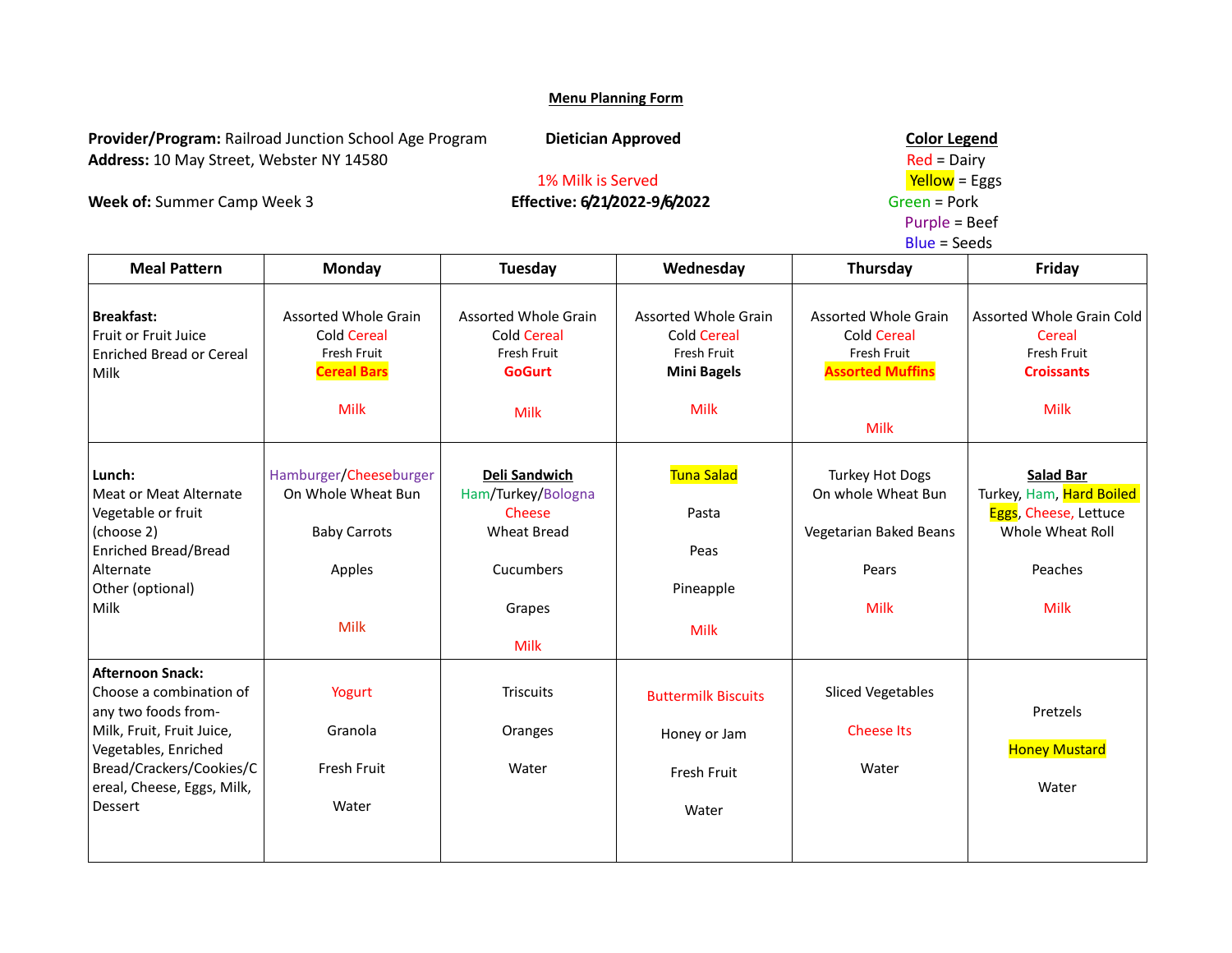**Provider/Program:** Railroad Junction School Age Program **Dietician Approved** Color Color Legend Color Legend Address: 10 May Street, Webster NY 14580 Address: 10 May Street, Webster NY 14580<br>1% Milk is Served and the same of the Mellow = Egg end and the Served served and the Served server of the Serve

**Week of:** Summer Camp Week 4

1% Milk is Served and the Served of the Served Media of the Served Served Served Served Served Served Served S<br>Green = Pork Purple = Beef

|                                                                                                     | <b>Blue = Seeds</b>                                                                                               |                                                                                                                                |                                                                                                        |                                                                                                     |
|-----------------------------------------------------------------------------------------------------|-------------------------------------------------------------------------------------------------------------------|--------------------------------------------------------------------------------------------------------------------------------|--------------------------------------------------------------------------------------------------------|-----------------------------------------------------------------------------------------------------|
| Monday                                                                                              | Tuesday                                                                                                           | Wednesday                                                                                                                      | Thursday                                                                                               | Friday                                                                                              |
| <b>Assorted Whole Grain</b><br><b>Cold Cereal</b><br>Fresh Fruit<br><b>Hard Boiled Eggs</b><br>Milk | <b>Assorted Whole Grain</b><br><b>Cold Cereal</b><br>Fresh Fruit<br><b>Raisin Bread</b><br><b>Milk</b>            | <b>Assorted Whole Grain</b><br><b>Cold Cereal</b><br>Fresh Fruit<br><b>Yogurt &amp; Granola</b><br><b>Milk</b>                 | <b>Assorted Whole Grain</b><br><b>Cold Cereal</b><br>Fresh Fruit<br><b>Buttermilk Biscuits</b><br>Milk | <b>Assorted Whole Grain</b><br><b>Cold Cereal</b><br>Fresh Fruit<br><b>Pop Tarts</b><br><b>Milk</b> |
| <b>Cheese Tortellini</b><br><b>With Mozzarella</b><br>Broccoli<br>Peaches<br>Milk                   | <b>Taco Salad</b><br>Ground Turkey, Cheese,<br>Lettuce, Sour Cream, Salsa<br><b>Tortilla Chips</b><br>Fresh Fruit | <b>Wraps</b><br>Tuna or Turkey<br>Lettuce, Tomatoes,<br>Cheese<br>Tortilla<br>Ranch/Italian/Hot Sauce<br>Celery<br>Fresh Fruit | <b>Macaroni &amp; Cheese</b><br>Peas<br><b>Fruit Cocktail</b><br><b>Milk</b>                           | Cheese/Pepperoni Pizza<br><b>Tossed Salad</b><br>Fresh Fruit<br><b>Milk</b>                         |
| <b>Assorted Muffins</b><br>(Banana, Apple,<br>Blueberry, Corn)<br>Fresh Fruit<br>Milk               | <b>Milk</b><br><b>Flour Tortillas</b><br>With Shredded Cheese<br>and Salsa<br>Water                               | <b>Milk</b><br>Chex Mix<br>Vegetables<br>Water                                                                                 | Apples<br><b>Caramel/Cream Cheese</b><br>Dip<br><b>Graham Crackers</b><br>Water                        | <b>Multi-Grain Cheerios</b><br><b>Dried Fruit</b><br>Milk                                           |
|                                                                                                     |                                                                                                                   |                                                                                                                                |                                                                                                        |                                                                                                     |